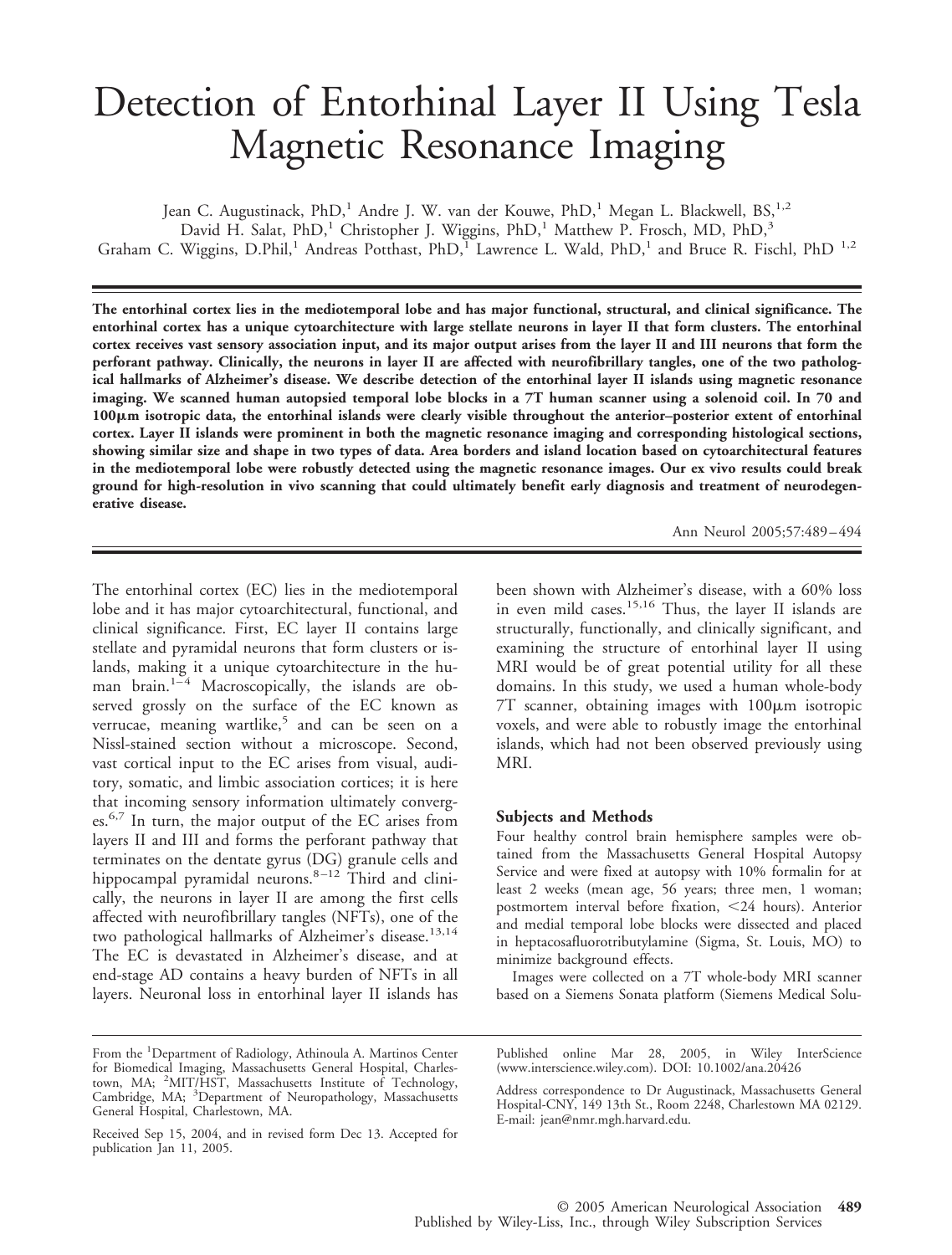tions, Erlangen, Germany) using a solenoid coil (28.5mm inside diameter  $\times$  44mm in length, 3 turn). A conventional three-dimensional spoiled gradient-echo sequence was used with a resolution of 70 and  $100 \mu m$  (70 $\mu m$  isotropic data: field of view, 36mm; slab thickness, 24.64mm; repetition time, 23 milliseconds; echo time, 11.2 milliseconds; bandwidth, 92Hz per pixel; scan duration, 45 minutes 20 seconds; Fourier encoding was 6/8 in the phase-encoding direction and  $7/8$  in the partition direction;  $100 \mu m$  isotropic data: field of view, 52mm [512  $\times$  512 matrix]; slab thickness, 25.6mm [256 partitions]; repetition time, 20 milliseconds; echo time, 7.82 milliseconds; bandwidth, 134Hz per pixel; scan duration, 43 minutes 41 seconds; full Fourier encoding). A total of 18 scans were acquired with varying flip angles (3 scans at each of the following angles: 20, 15, 10, 5,  $3$ , and 1 degree). For the 100 $\mu$ m scans, fast, low-angle shot images were acquired with a fixed echo time (7.8 milliseconds) and repetition time (20 milliseconds), with flip angles that varied from 5 to 25 degrees in steps of 5 degrees. These were used to estimate the T1 and proton density of the sample at each point in space.17 Notably, this sequence ordinarily would result in a T1-weighted image; however, fixation-induced shortening of the T1 of gray and white matter removes almost all T1 weighting, resulting in a

strongly proton density–weighted image.<sup>18,19</sup> Images then were synthesized at all flip angles from 1 to 90 degrees, and 23 degrees was determined to be the flip angle that maximized the contrast between the entorhinal islands and the surrounding cortex.

After magnetic resonance scanning, tissue blocks were placed in 15% glycerol for 3 days and sectioned at  $50 \mu m$  on a freezing sliding microtome. Sections were mounted on gelsubbed slides, pretreated and defatted before being stained with buffered thionin, differentiated and dehydrated through a series of alcohols, and cleared in xylene. The sections were coverslipped with Permount (Fisher Scientific, Fair Lawn, NJ). In the Nissl stain, the layer II entorhinal islands were well stained with no qualitative indication of cell death.

Statistics used in this study were one-way analysis of variance with Fisher's post hoc test. The significance value was set at  $p < 0.05$ .

### **Results**

In three of four brain samples, the entorhinal islands were clearly visible throughout the anterior–posterior extent of the EC in proton density–weighted images at 70 and  $100 \mu m$  data (Fig 1). The EC is bordered anteriorly



*Fig 1. Proton density–weighted images (100m) of the anterior parahippocampal gyrus (ie, entorhinal cortex [EC]) collected from 7T scanner with a 28.5 44mm solenoid coil. Entorhinal islands are shown throughout the rostrocaudal extent of the parahippocampal gyrus at the level of the (A) amygdala, (B) uncal hippocampus, and (C) posterior hippocampus. (A–C) Sections are sliced coronally; (D) section is sliced tangentially.* White arrowheads *point to the best examples of entorhinal layer II (A–C). (A) Additional layers in the EC are observed: a* single asterisk *designates layer III, and* two asterisks *designate layer IV. (D) A digital tangential section of the entorhinal layer II is represented; the* bright white areas *represent the entorhinal islands, and the surrounding* dark areas *are the intervening white matter. Scale bar 1cm.*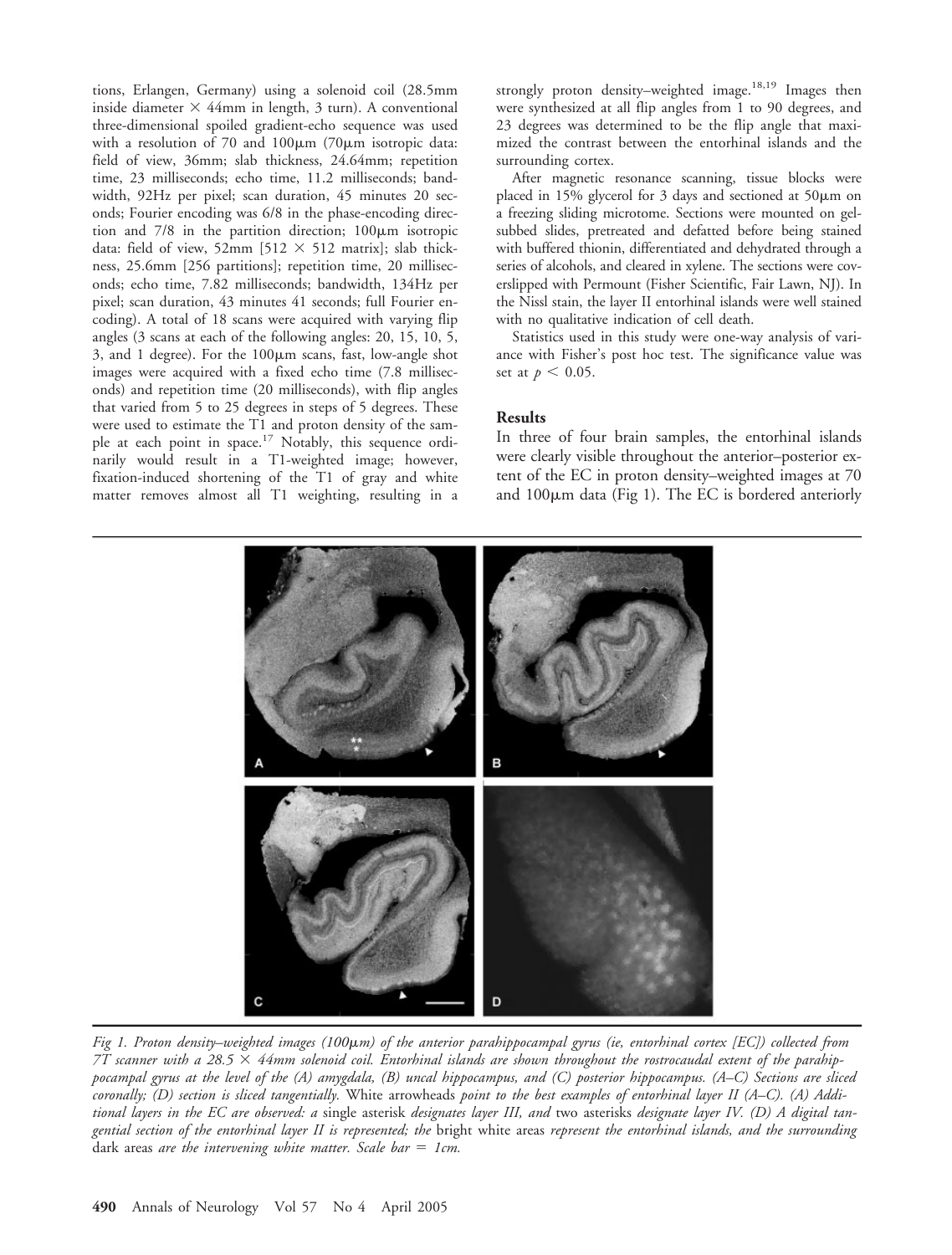by the olfactory and perirhinal cortices, medially by parasubiculum, laterally by the perirhinal cortex, and posteriorly by the perirhinal and temporooccipital cortices. Anteriorly, at the rostrocaudal level of the gyrus ambiens, the entorhinal islands are observed laterally close to neighboring perirhinal cortex (see Fig 1A). In addition, the lamina dessicans can be observed on these high-resolution images and observed as the dark lamina, between two brighter areas that are designated with asterisks in Figure 1A. These brighter bands that surround the lamina dessicans represent layers III (single asterisk in Fig 1A) and IV (double asterisk in Fig 1A) and are best observed medially in the EC in Figure 1A. At uncal hippocampal levels of the EC, the entorhinal islands are observed at regular intervals (see Fig 1B). At this level  $(n = 3 \text{ cases})$ , we measured the width of the islands in randomly selected Nissl-stained sections and MRI images at approximately the same rostrocaudal level and found that the mean width  $(n = 53$  and  $n = 72)$  was 543.0  $\pm$  146.7 and 559.7  $\pm$  108.4 $\mu$ m for Nissl stains and MRI, respectively. All measurements were taken parallel to the pial surface. The Nissl stain and MRI island widths were not significantly different from each other, nor were they significantly different from published values,<sup>20</sup> suggesting that our MRI data parallel histological data. More posteriorly, entorhinal islands were observed (see Fig 1C), and their slightly different sizes and shapes were commonly observed in human histological preparations. In Figure 1D, the MR image was sliced as a tangential section, with the bright areas in the image representing the entorhinal islands, and the gray areas representing the white matter that surrounds them, known as the reticular substance of Arnold<sup>21</sup> or entorhinal layer II interislands.

To validate the entorhinal islands observed in the MRI data, we used histological methods. After MRI scanning, we sectioned and stained with thionin, a

Nissl stain, to detect the presence of entorhinal islands. In three of four cases, the entorhinal islands observed in the MRI (Fig 2A) corresponded to the entorhinal islands in the Nissl-stained section (see Fig 2B). In one case, the MRI results did not clearly distinguish islands, whereas the corresponding Nissl-stained section showed entorhinal layer II islands. Nonetheless, using the histology section as a guide in this case, the entorhinal islands were faintly visible, and the lamina dessicans was clearly discernible.

Strictly from a mediolateral perspective, the EC is situated between the parasubiculum and perirhinal cortex. Between these two areas, the layer II islands were prominent, and the EC showed a different MRI pattern than the surrounding tissue. The EC, parasubiculum, presubiculum, and subiculum were labeled manually with perpendicular lines drawn from the gray/white border to the pial surface. Each line defined an intensity profile that represents the laminar distribution of MRI values throughout the cortical layers (using the 23-degree flip angle  $100 \mu m$  isotropic synthesized data). The norm of the difference between adjacent profiles was computed, and prominent peaks were observed at the junction of each of the four manually labeled cortical areas (EC, parasubiculum, presubiculum, and subiculum) with its neighbor, indicating the ability to distinguish cytoarchitectural boundaries with MRI (Fig 3).

To answer the question whether the contrast we observe in the MRI is, in fact, the islands and not reticular substance of Arnold (interisland EC layer II), we measured the pixel intensity or luminosity  $(n = 3)$  using Adobe Photoshop (Adobe Systems, Mountain View, CA) for EC layer II islands and EC layer II interislands, as well as other known white and gray matter structures, alveus (white), angular bundle (white), EC interisland layer II (white), EC layer II (gray), and DG cells (gray). The EC layer II and DG cells (both gray matter) were



*Fig 2. Corresponding high-resolution magnetic resonance image (MRI) and histological Nissl section of the entorhinal cortex. (A) A high-resolution (100m) ex vivo MRI of a 66-year-old man; (B) the corresponding Nissl section stained with thionin. Note the islands in layer II in both types of images* (arrowheads) *match each other and are demarcated with three* black arrowheads*. Scale*  $bar = 1cm$ .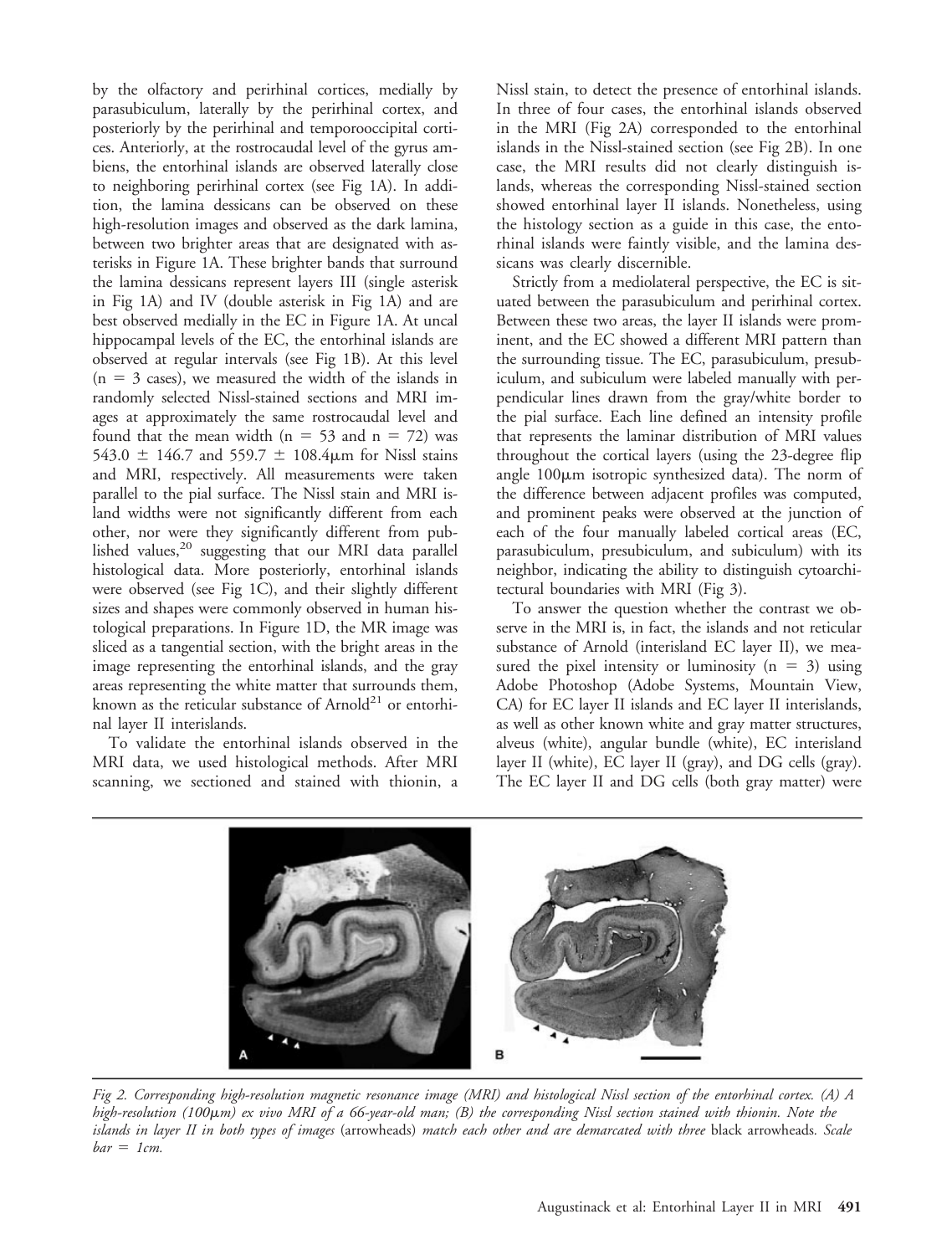

*Fig 3. Neighboring cortical areas are predicted with magnetic resonance imaging (MRI) scans across parahippocampal gyrus. Areas including and bordering the entorhinal cortex (EC) were labeled manually with line drawings that originated in the white matter and ended in the gray matter. Note the manual line drawings correlate with the MRI intensity, and labels coincide with the MRI peaks. PARA parasubiculum; PreSUB presubiculum; SUB subiculum.*

significantly different from the alveus, angular bundle, and EC layer II interisland (white matter) ( $p < 0.001$ ).

Finally, for one case, the data were split into two groups, and two volumes were created: test (red) and retest (blue) (Fig 4). Manual labels were drawn on the two separate data files and compared. The colocalization (green) between the two volumes, test (red) and retest (blue) shows where they overlap (see Fig 4), indicates the stability of the island location.

### **Discussion**

Using fast, low-angle shot scans (FLASH) at 7T, we were able to obtain isotropic  $100 \mu m$  resolution and distinguish the entorhinal islands from other cytoarchitectural features in the mediotemporal lobe that until now have not been resolved with other MRI studies using lower magnetic field strengths, larger coils, and different scanning protocols.<sup>20,22,23</sup> Our ex vivo, high-resolution, fast, low-angle shot scans at 7T showed alternating lowand high-signal intensity in entorhinal layer II. This result suggests that we are able to image the cytoarchitecture of the entorhinal islands that notably are highly metabolic, integrally connected with other brain areas, and vulnerable to disease. $24-26$ 

Using the same mediotemporal lobe block in each case, we scanned ex vivo tissue using MRI, and then histologically sectioned the block to compare the islands in both datasets. Qualitatively, the entorhinal islands in the MRI are present in the same layer and correspond to islands in the Nissl-stained section. Furthermore, we evaluated and correlated the entorhinal islands in MRI with entorhinal islands in the same Nissl section and established histological and MRI parameters in two ways. First, we measured the EC island width in both MRI

and Nissl sections and showed that our MRI EC data width agree not only with the Nissl-stained sections, but also with published values obtained from human entorhinal Nissl sections.20 No significant difference was found among the EC widths in the MRI, corresponding Nissl, or published values. In another study comparing MRI and histology, MRI and histological samples were examined in the mediotemporal lobe and showed that MRI volumes correlated with histological volumes.<sup>27</sup> For our second parameter, we measured the pixel intensity of the islands and compared them with other known white and gray matter structures. We found that the gray matter structures, EC layer II island and DG cells, were not significantly different from each other; however, pixel intensities in gray matter structures were significantly different from those in white matter structures, angular bundle, alveus, and EC layer II interisland. Taken together, these results suggest qualitatively and quantitatively that the entorhinal islands observed in our 7T scans are, in fact, real and correlate to each respective Nissl counterpart.

In this study, three of four postmortem cases showed islands in the MRI and corresponding Nissl section. The MRI islands in the fourth case were questionable; however, islands were present in the Nissl-stained sections. Yet, guided by the corresponding Nissl-stained sections in this case, occasional alternating bands were distinguished, and a distinct lamina dessicans was observed throughout the cortex. Also, notably, this case contained an unusual hippocampus that appears to be mal-rotated, but no unusual clinical or pathological information was reported. The lack of islands in this MRI case could be because of unknown tissue properties that are case specific. Because identical scanning protocols were always used and one case did not exhibit islands, each case might require optimization for its particular tissue properties. The amount of fixation time in formalin is variable, but a direct and obvious correlation was not observed, because for the three MRI cases that showed islands, one was fixed for 1 year and the other two were fixed for 2 weeks before scanning. It is clear that further investigation on this case is necessary.

Finally, we evaluated the colocalization of islands when one dataset was split into two volumes and compared. We found that the entorhinal islands in the two volumes colocalized when tested against each other, suggesting that the islands are true neuroanatomical features and are not caused by image noise.

Until now, higher field MRI ex vivo scanning has been largely limited to mouse models<sup>28-30</sup> or nonhuman primates, $31$  with one exception that examined amyloid-burdened tissue in Alzheimer's disease with T2\* analysis.32 Other studies have examined ex vivo tissue at lower field strength and have not generated cytoarchitectural MRI data that can be related to histological features; instead, these studies have generated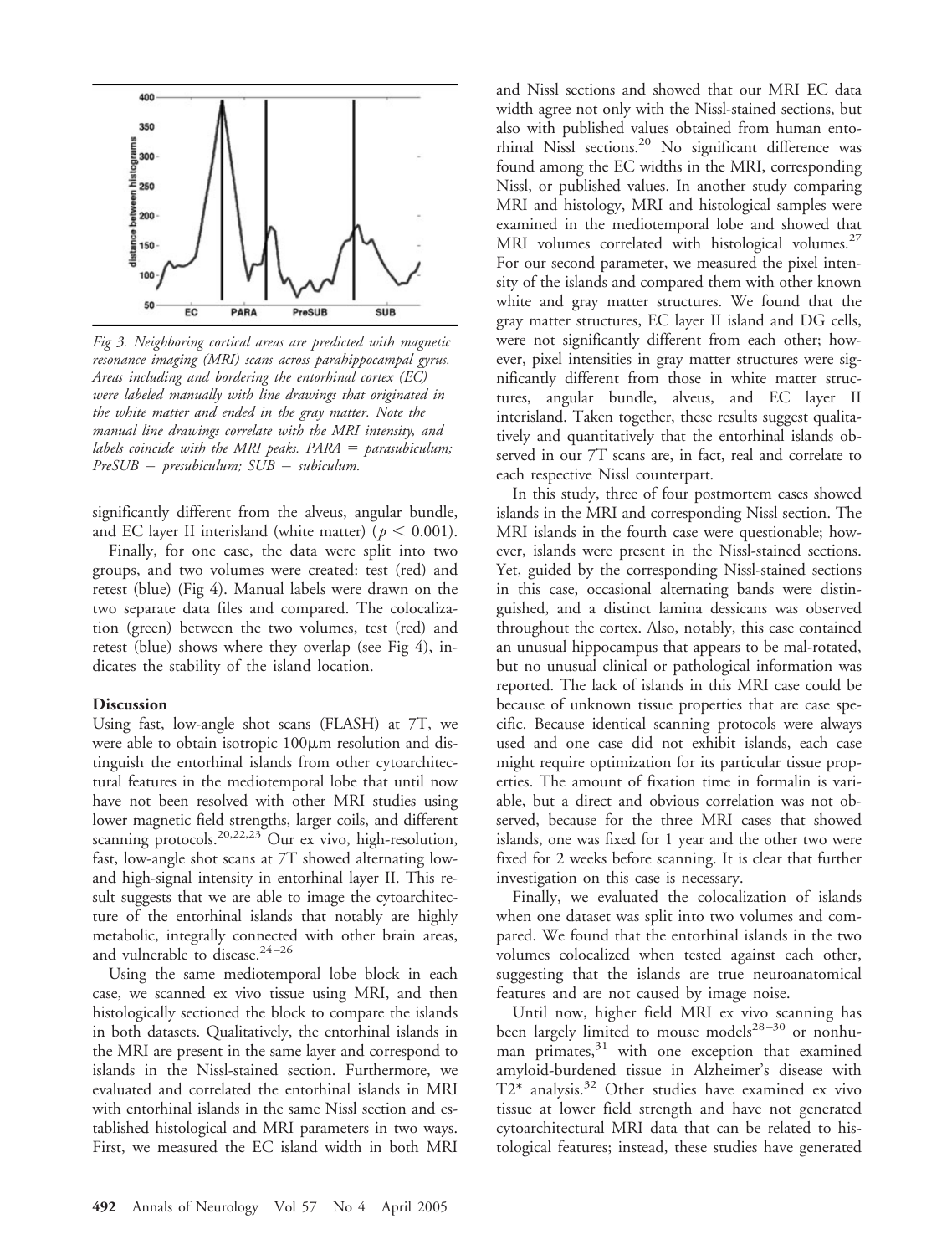

*Fig 4. The magnetic resonance imaging data were split into two groups, and two volumes were created: one test (red) and the other retest (blue). Manual labels were drawn on two separate data files and compared. The colocalization between the two volumes (green) represents where they overlap.*

human brain mapping atlases $33,34$  or neuropathological data.<sup>35</sup> Our 100µm isotropic MRI data not only can achieve cytoarchitecturally defined area borders and pixel intensity profiles, but also can be used to create atlases. Thus, using various parameters, our highresolution data offer the capability for several lines of future computational neuroscience.

MRI assessment of the human brain in the clinical setting has wide-ranging advantages because it is noninvasive, three-dimensional, and highly accessible. Currently, in vivo MRI facilitates the diagnosis of stroke, cancer, and neurodegenerative diseases. There is a growing body of literature examining neurological disease and MRI properties including frontotemporal dementia,<sup>36</sup> autism, $37$  multiple sclerosis, $38-40$  and Alzheimer's disease.<sup>32,41</sup> The high-field, high-resolution MRI data presented here showed entorhinal islands that were confirmed by examining corresponding Nissl-stained sections in healthy control human brains. In Alzheimer's disease and temporal lobe epilepsy, whereas current MRI usefulness and utility has been restricted to volumetric assessment with lower field strengths and not cytoarchitectural features,  $41-46$  our findings motivate the use of MRI as a tool for whole-brain neuropathology ex vivo. Our results elucidate the type of resolution and signalto-noise ratio needed to extend these techniques to in vivo imaging in healthy and neuropathological brains.

This raises the following question: Is this kind of resolution achievable in vivo? Assuming the average width of entorhinal layer II islands is  $\approx$  500 $\mu$ m, the Nyquist Theorem<sup>47</sup> indicates that the maximum resolution that can be used in their detection is on the order of  $250 \mu m$ isotropic. To be conservative, we assume that the required resolution is  $200 \mu m$  isotropic. To obtain  $200 \mu m$ resolution in vivo clinically, it will be necessary to use a combination of several techniques including higher field strength, specialized radiofrequency coils, and longer scan time with motion correction. For example, we currently reach resolutions on our 3T Siemens Trio machine (Siemens Medical Solutions) of  $400 \mu m$  isotropic with good signal-to-noise ratio in the mediotemporal lobe using an 8-channel receiver array in a 1-hour scan session. Reducing the voxel size to  $200 \mu m$  requires a signal-to-noise ratio increase of a factor of 8. First, the increase in field strength to 7T results in a decrease in image noise by a factor of 2. Second, we are currently constructing a 96-channel phased array that we anticipate should yield a further factor of 2, even for deep structures. Finally, recent advances in three-dimensional, real-time motion correction, albeit not in the highresolution context, <sup>48,49</sup> have yielded the possibility of extremely long scan sessions, and certainly a 2- to 3-hour session is not unreasonable. Thus, as MR technology continues to improve field strength, it is reasonable, although challenging, that we might achieve this type of resolution clinically within the next decade.

This research was supported by the NIH (National Center for Research Resources P41-RR14075, B.R.F.; R01 RR16594-01A1, B.R.F.; and the NCRR BIRN Morphometric Project, BIRN002, B.R.F.), and the Mental Illness and Neuroscience Discovery (MIND) Institute (B.R.F.).

We thank Dr B. Hyman for laboratory resources B.R.F., and A.J. Vidik provide paid consultation for CorTech Labs, Inc.

### **References**

- 1. Cajal RS. Studies in the cerebral cortex (translated by Kraft, L.M.) Yearbook, Chicago, 1955;164 –179.
- 2. Lorente de No R. Studies on the structure of the cerebral cortex. Journal Fur Psychologie and Neurologie 1933;45:381– 438.
- 3. Insausti R, Tunon T, Sobreviela T, et al. The human entorhinal cortex: a cytoarchitectonic analysis. J Comp Neurol 1995; 355:171–198.
- 4. Solodkin A, Van Hoesen GW. Entorhinal cortex modules of the human brain. J Comp Neurol 1996;365:610-617.
- 5. Retzius G. Das Menschenhirn. Stockholm: Norstedt and Sonhe, 1896.
- 6. Van Hoesen GW, Pandya DN, Butters N. Cortical afferents to the entorhinal cortex of the Rhesus monkey. Science 1972;175: 1471–1473.
- 7. Jones EG, Powell TP. An anatomical study of converging sensory pathways within the cerebral cortex of the monkey. Brain 1970;93:793– 820.
- 8. Van Hoesen G, Pandya DN, Butters N. Some connections of the entorhinal (area 28) and perirhinal (area 35) cortices of the rhesus monkey. II. Frontal lobe afferents. Brain Res 1975;95:25–38.